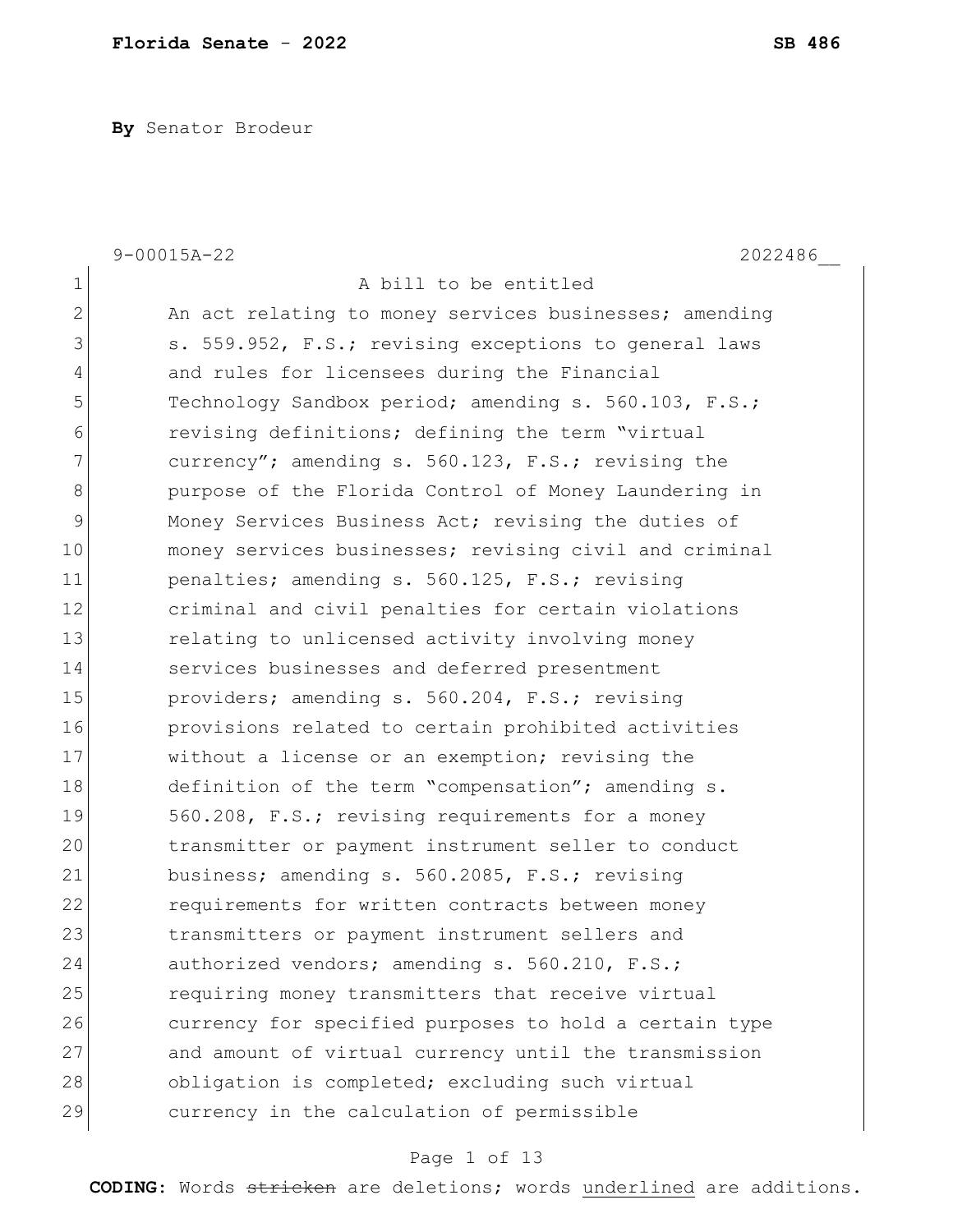|    | $9 - 00015A - 22$<br>2022486                                    |
|----|-----------------------------------------------------------------|
| 30 | investments; amending s. 560.211, F.S.; revising                |
| 31 | recordkeeping requirements for money transmitters or            |
| 32 | payment instrument sellers; amending s. 560.212, F.S.;          |
| 33 | revising financial liability requirements for money             |
| 34 | transmitters or payment instrument sellers; providing           |
| 35 | an effective date.                                              |
| 36 |                                                                 |
| 37 | Be It Enacted by the Legislature of the State of Florida:       |
| 38 |                                                                 |
| 39 | Section 1. Paragraph (a) of subsection (4) of section           |
| 40 | 559.952, Florida Statutes, is amended to read:                  |
| 41 | 559.952 Financial Technology Sandbox.-                          |
| 42 | (4) EXCEPTIONS TO GENERAL LAW AND WAIVERS OF RULE               |
| 43 | REQUIREMENTS.-                                                  |
| 44 | (a) Notwithstanding any other law, upon approval of a           |
| 45 | Financial Technology Sandbox application, the following         |
| 46 | provisions and corresponding rule requirements are not          |
| 47 | applicable to the licensee during the sandbox period:           |
| 48 | 1. Section 516.03(1), except for the application fee, the       |
| 49 | investigation fee, the requirement to provide the social        |
| 50 | security numbers of control persons, evidence of liquid assets  |
| 51 | of at least \$25,000, and the office's authority to investigate |
| 52 | the applicant's background. The office may prorate the license  |
| 53 | renewal fee for an extension granted under subsection (7).      |
| 54 | 2. Section 516.05(1) and (2), except that the office shall      |
| 55 | investigate the applicant's background.                         |
| 56 | 3. Section 560.109, only to the extent that the section         |
| 57 | requires the office to examine a licensee at least once every 5 |
| 58 | years.                                                          |
|    |                                                                 |

# Page 2 of 13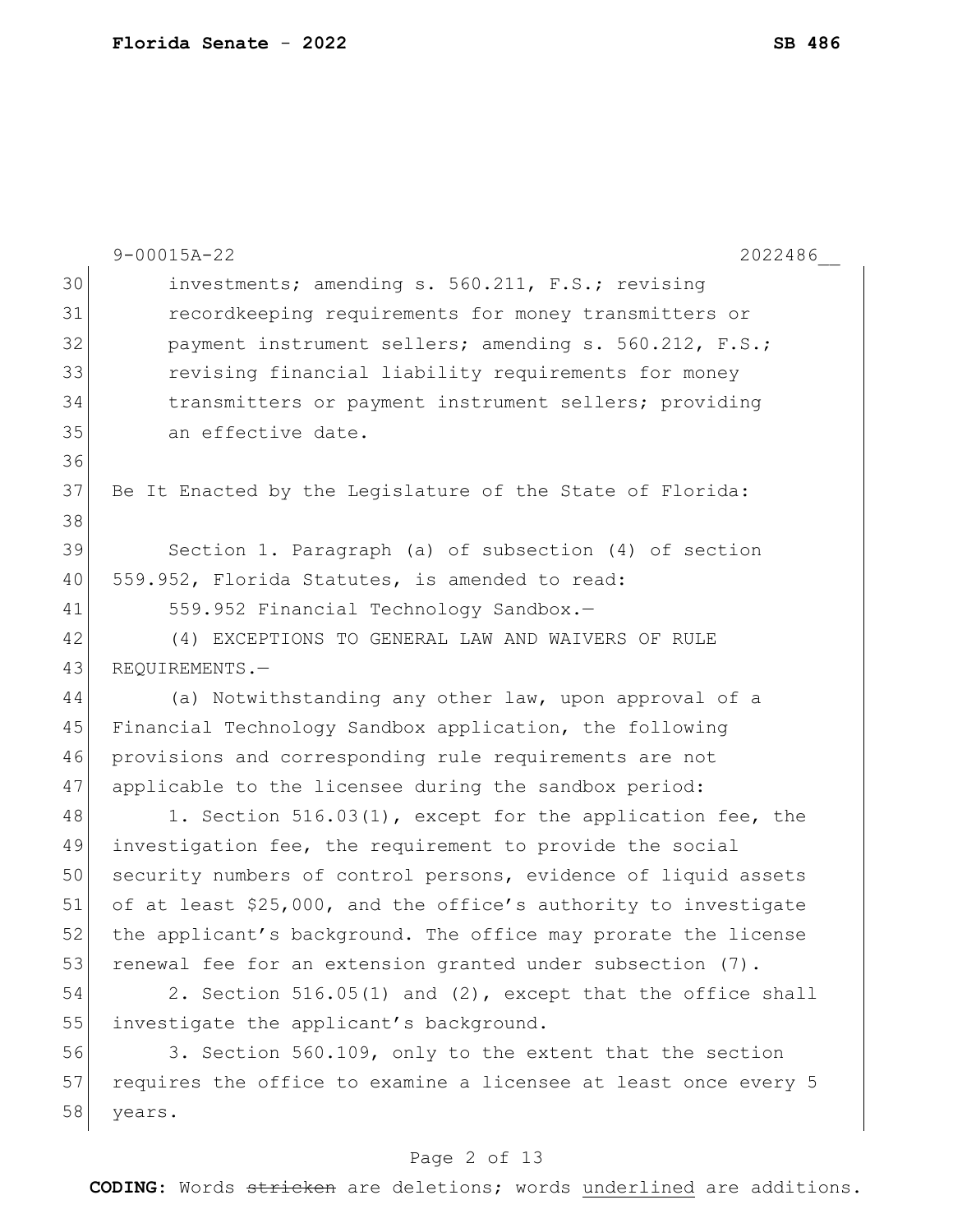|    | $9 - 00015A - 22$<br>2022486                                     |
|----|------------------------------------------------------------------|
| 59 | 4. Section 560.118(2).                                           |
| 60 | 5. Section 560.125(1), only to the extent that the               |
| 61 | subsection would prohibit a licensee from engaging in the        |
| 62 | business of a money transmitter or payment instrument seller     |
| 63 | during the sandbox period.                                       |
| 64 | 6. Section $560.125(2)$ , only to the extent that the            |
| 65 | subsection would prohibit a licensee from appointing an          |
| 66 | authorized vendor during the sandbox period. Any authorized      |
| 67 | vendor of such a licensee during the sandbox period remains      |
| 68 | liable to the holder or remitter.                                |
| 69 | 7. Section 560.128.                                              |
| 70 | 8. Section 560.141, except for s. 560.141(1)(a)1., 3., 7.-       |
| 71 | 10. and (b), (c), and (d).                                       |
| 72 | 9. Section 560.142(1) and (2), except that the office may        |
| 73 | prorate, but may not entirely eliminate, the license renewal     |
| 74 | fees in s. 560.143 for an extension granted under subsection     |
| 75 | $(7)$ .                                                          |
| 76 | 10. Section 560.143(2), only to the extent necessary for         |
| 77 | proration of the renewal fee under subparagraph 9.               |
| 78 | 11. Section 560.204(1), only to the extent that the              |
| 79 | subsection would prohibit a licensee from engaging in, or        |
| 80 | advertising that it engages in, the selling or issuing of        |
| 81 | payment instruments or in the activity of a payment instrument   |
| 82 | seller or money transmitter during the sandbox period.           |
| 83 | 12. Section 560.205(2).                                          |
| 84 | 13. Section 560.208(2).                                          |
| 85 | 14. Section 560.209, only to the extent that the office may      |
| 86 | modify, but may not entirely eliminate, the net worth, corporate |
| 87 | surety bond, and collateral deposit amounts required under that  |
|    |                                                                  |

# Page 3 of 13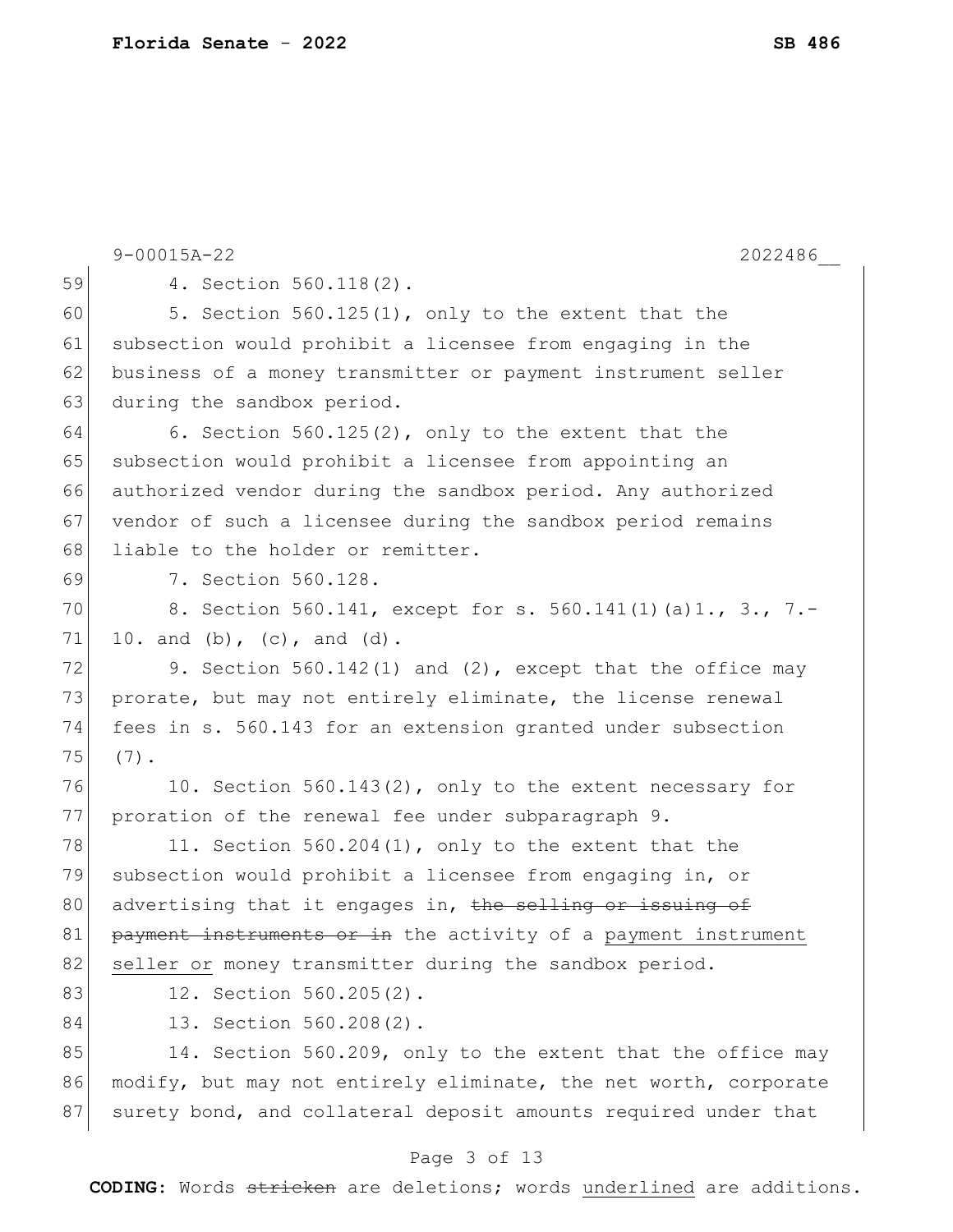| $9 - 00015A - 22$<br>2022486                                             |
|--------------------------------------------------------------------------|
| section. The modified amounts must be in such lower amounts that         |
| the office determines to be commensurate with the factors under          |
| paragraph (5) (c) and the maximum number of consumers authorized         |
| to receive the financial product or service under this section.          |
| Section 2. Subsections $(14)$ , $(21)$ , $(23)$ , $(29)$ , and $(35)$ of |
| section 560.103, Florida Statutes, are amended, and subsection           |
| (36) is added to that section, to read:                                  |
| 560.103 Definitions. - As used in this chapter, the term:                |
| (14) "Electronic instrument" means a card, tangible object,              |
| or other form of electronic payment used for the transmission,           |
| or payment, of money or the exchange of currency or monetary             |
| value, including a stored value card or device that contains a           |
| microprocessor chip, magnetic stripe, or other means for storing         |
| information; that is prefunded; and for which the value is               |
| decremented upon each use.                                               |
| (21) "Monetary value" means a medium of exchange, other                  |
| than virtual currency, regardless of whether it is or not                |
| redeemable in currency.                                                  |
| (23) "Money transmitter" means a corporation, limited                    |
| liability company, limited liability partnership, or foreign             |
| entity qualified to do business in this state which receives             |
| currency, monetary value, a or payment instrument, or virtual            |
| currency instruments for the purpose of acting as an                     |
| intermediary to transmit currency, monetary value, a payment             |
| instrument, or virtual currency from one person to another               |
| location or person transmitting the same by any means, including         |
| transmission by wire, facsimile, electronic transfer, courier,           |
| the Internet, or through bill payment services or other                  |
| businesses that facilitate such transfer within this country, or         |
| Page 4 of 13                                                             |
|                                                                          |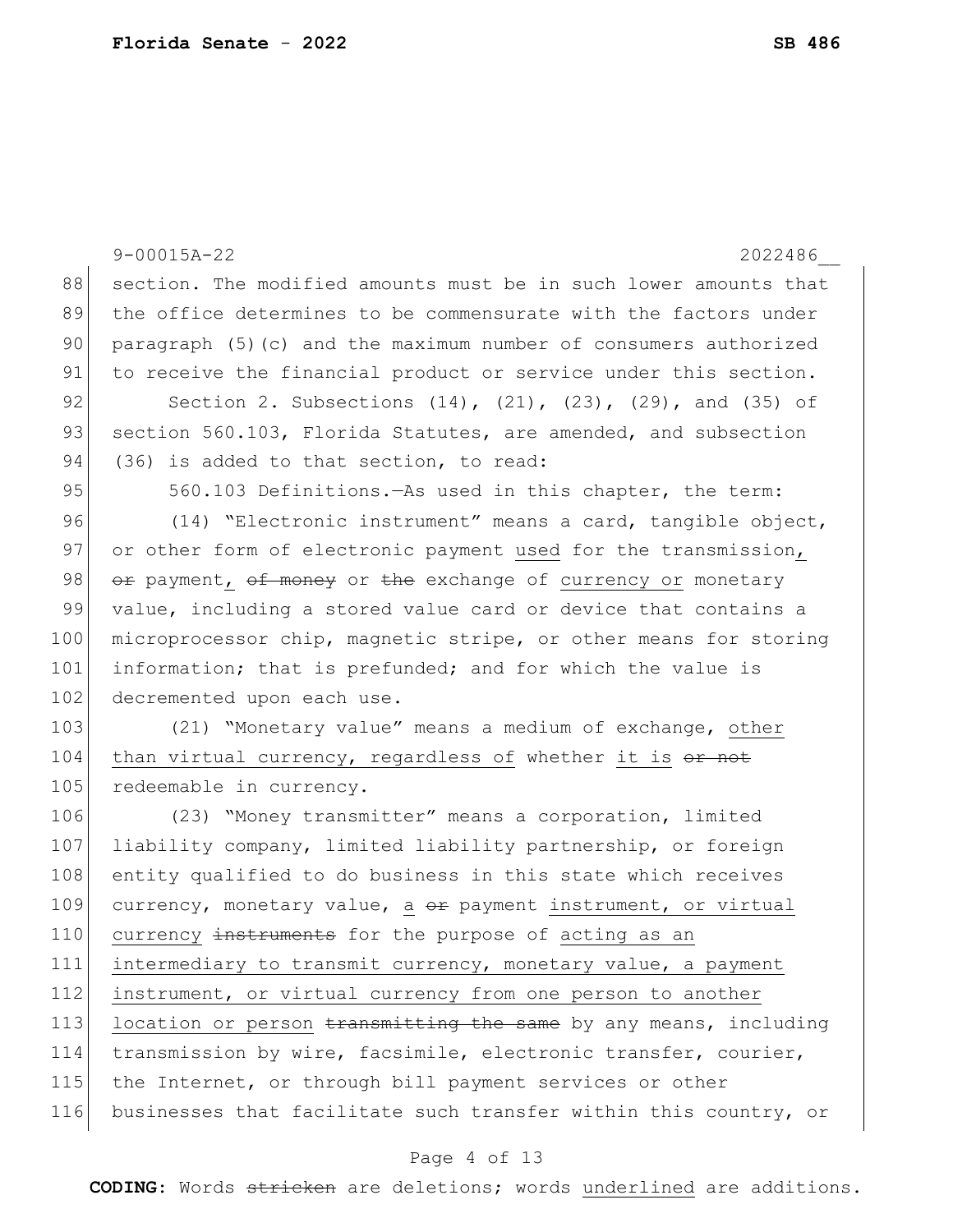|     | $9 - 00015A - 22$<br>2022486                                      |
|-----|-------------------------------------------------------------------|
| 117 | to or from this country. The term includes only an intermediary   |
| 118 | that has the ability to unilaterally execute or indefinitely      |
| 119 | prevent a transaction.                                            |
| 120 | (29) "Payment instrument" means a check, draft, warrant,          |
| 121 | money order, travelers check, electronic instrument, or other     |
| 122 | instrument used for the transmission, exchange, or payment of     |
| 123 | currency money, or monetary value, regardless of whether it is    |
| 124 | or not negotiable. The term does not include an instrument that   |
| 125 | is redeemable by the issuer in merchandise or service, a credit   |
| 126 | card voucher, or a letter of credit.                              |
| 127 | (35) "Stored value" means currency funds or monetary value        |
| 128 | represented in digital electronic format, regardless of whether   |
| 129 | it is or not specially encrypted, and stored or capable of        |
| 130 | storage on electronic media in such a way as to be retrievable    |
| 131 | and transferred electronically.                                   |
| 132 | (36) "Virtual currency" means a medium of exchange in             |
| 133 | electronic or digital format which is not currency. The term      |
| 134 | does not include a medium of exchange in electronic or digital    |
| 135 | format which is used:                                             |
| 136 | (a) Solely within online gaming platforms, with no market         |
| 137 | or application outside those gaming platforms; or                 |
| 138 | (b) Exclusively as part of a consumer affinity or rewards         |
| 139 | program and which can be applied solely as payment for purchases  |
| 140 | with the issuer or other designated merchants, but which cannot   |
| 141 | be converted into or redeemed for currency, monetary value, or    |
| 142 | virtual currency.                                                 |
| 143 | Section 3. Subsections $(2)$ , $(3)$ , and $(4)$ and paragraphs   |
| 144 | (b), (c), and (d) of subsection $(8)$ of section 560.123, Florida |
| 145 | Statutes, are amended to read:                                    |
|     |                                                                   |

# Page 5 of 13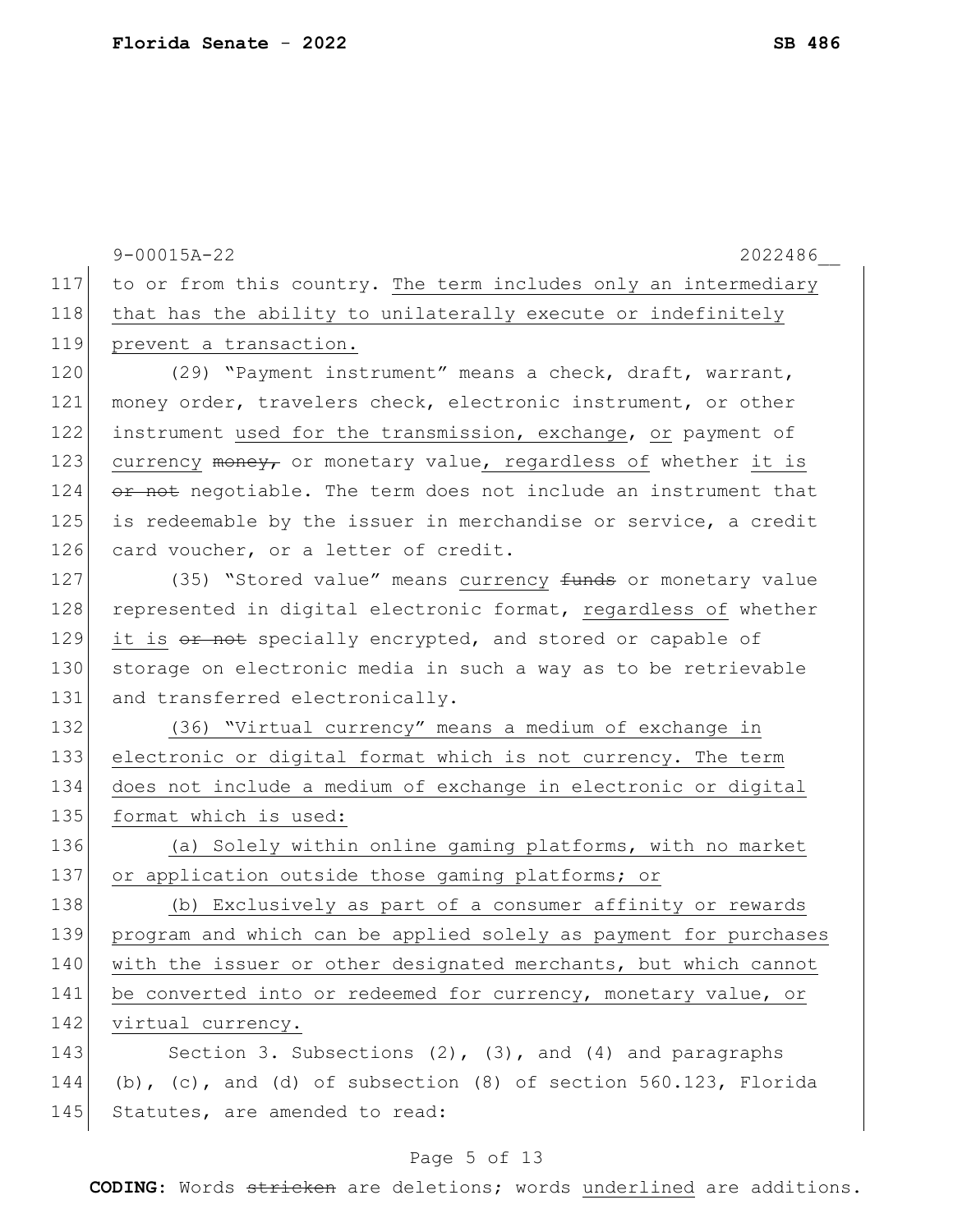9-00015A-22 2022486\_\_ 146 560.123 Florida Control of Money Laundering in Money 147 Services Business Act.-148 (2) The purpose of this section is to require the 149 maintenance of certain records of transactions involving 150 currency, monetary value,  $\theta$  payment instruments, or virtual 151 currency in order to deter the use of a money services business 152 to conceal proceeds from criminal activity and to ensure the

153 availability of such records for criminal, tax, or regulatory 154 investigations or proceedings. 155 (3) A money services business shall keep a record, as

156 prescribed by the commission, of each financial transaction 157 occurring in this state which it knows to involve currency, 158 | monetary value, a or other payment instrument, or virtual 159 currency as prescribed by the commission, having a value greater 160 than \$10,000; to involve the proceeds of specified unlawful 161 activity; or to be designed to evade the reporting requirements 162 of this section or chapter 896. The money services business must 163 maintain appropriate procedures to ensure compliance with this 164 section and chapter 896.

165 (a) Multiple financial transactions shall be treated as a 166 single transaction if the money services business has knowledge 167 that they are made by or on behalf of any one person and result 168 in value eash in or value eash out totaling a value of more than 169 \$10,000 during any day.

170 (b) A money services business may keep a record of any 171 financial transaction occurring in this state, regardless of the 172 value, if it suspects that the transaction involves the proceeds 173 of unlawful activity.

174 (c) The money services business must file a report with the

### Page 6 of 13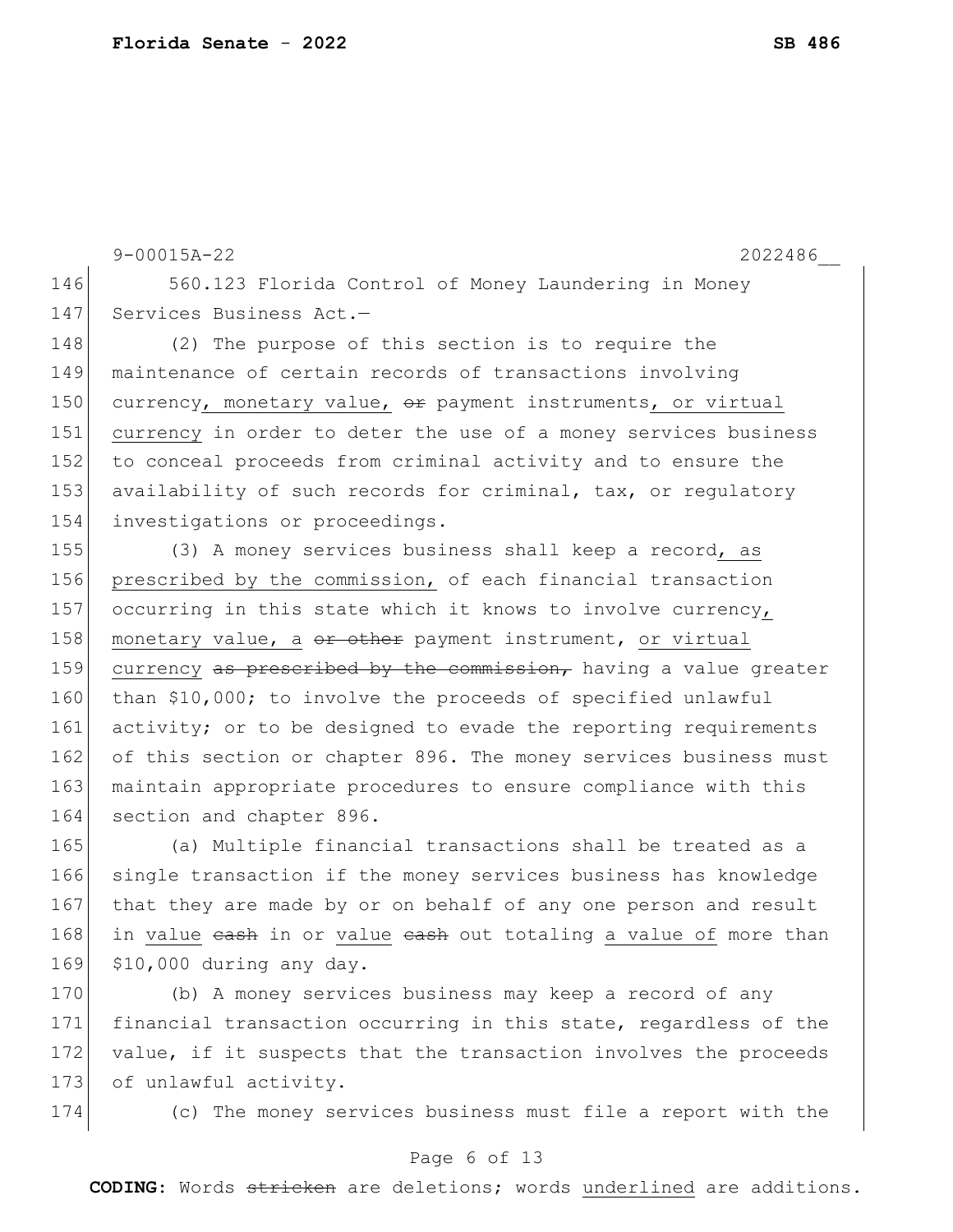|     | $9 - 00015A - 22$<br>2022486                                       |
|-----|--------------------------------------------------------------------|
| 175 | office of any records required by this subsection, at such time    |
| 176 | and containing such information as required by rule. The timely    |
| 177 | filing of the report required by 31 U.S.C. s. 5313 with the        |
| 178 | appropriate federal agency shall be deemed compliance with the     |
| 179 | reporting requirements of this subsection unless the reports are   |
| 180 | not regularly and comprehensively transmitted by the federal       |
| 181 | agency to the office.                                              |
| 182 | (d) A money services business, or officer, employee, or            |
| 183 | agent thereof, that files a report in good faith pursuant to       |
| 184 | this section is not liable to any person for loss or damage        |
| 185 | caused in whole or in part by the making, filing, or               |
| 186 | governmental use of the report, or any information contained       |
| 187 | therein.                                                           |
| 188 | (4) A money services business must comply with the money           |
| 189 | laundering, enforcement, and reporting provisions of s. 655.50     |
| 190 | relating to reports of transactions involving currency             |
| 191 | transactions and payment instruments, as applicable, and of        |
| 192 | chapter 896 concerning offenses relating to financial              |
| 193 | transactions.                                                      |
| 194 | (8)                                                                |
| 195 | (b) A person who willfully violates any provision of this          |
| 196 | section, if the violation involves:                                |
| 197 | 1. Currency, monetary value, or payment instruments, or            |
| 198 | virtual currency of a value exceeding \$300 but less than \$20,000 |
| 199 | in any 12-month period, commits a felony of the third degree,      |
| 200 | punishable as provided in s. 775.082, s. 775.083, or s. 775.084.   |
| 201 | 2. Currency, monetary value, or payment instruments, or            |
| 202 | virtual currency of a value totaling or exceeding \$20,000 but     |

### Page 7 of 13

less than \$100,000 in any 12-month period, commits a felony of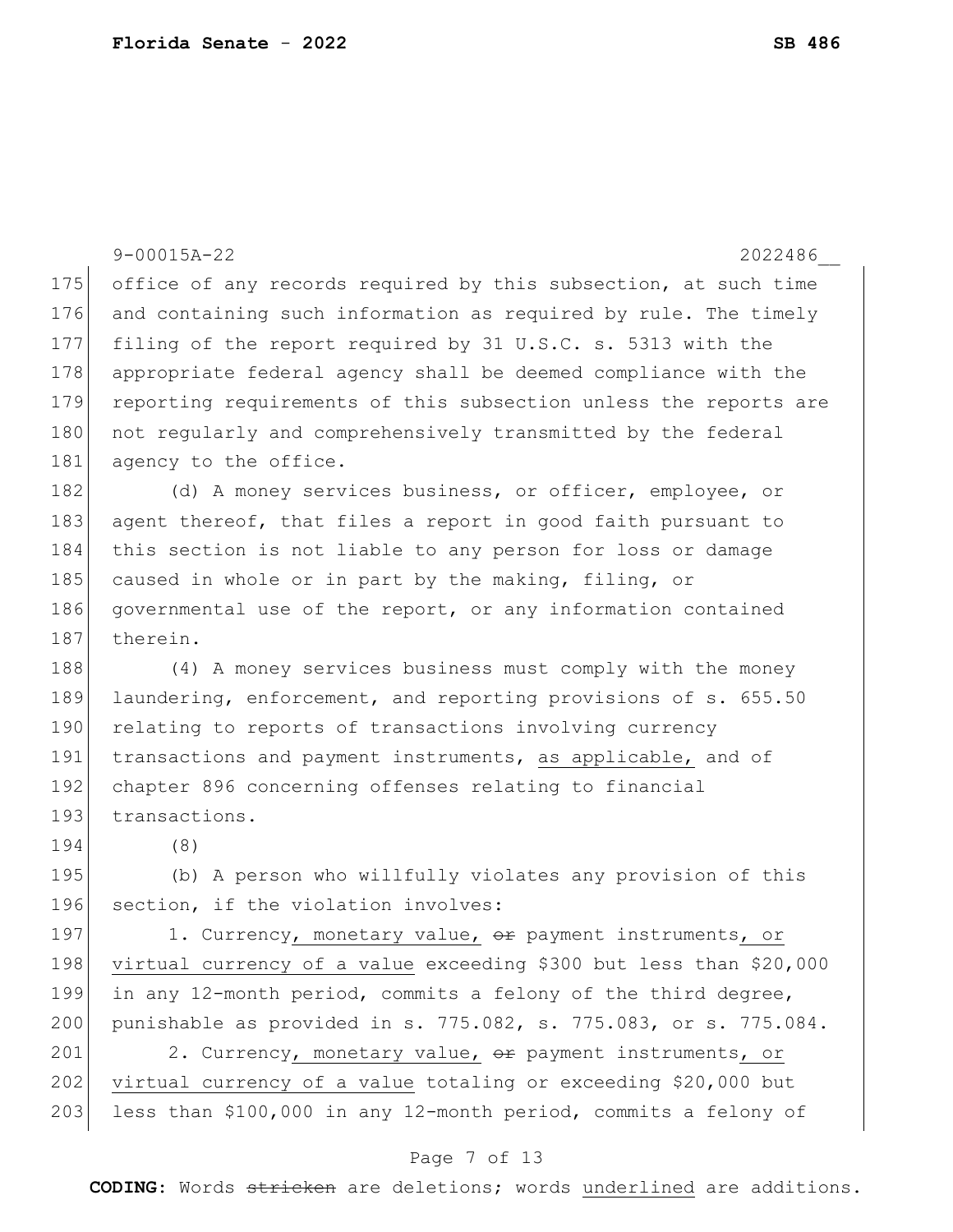9-00015A-22 2022486\_\_ 204 the second degree, punishable as provided in s. 775.082, s. 205 775.083, or s. 775.084. 206 3. Currency, monetary value, or payment instruments, or 207 virtual currency of a value totaling or exceeding \$100,000 in 208 any 12-month period, commits a felony of the first degree, 209 punishable as provided in s. 775.082, s. 775.083, or s. 775.084. 210  $\vert$  (c) In addition to the penalties authorized by s. 775.082, 211 s. 775.083, or s. 775.084, a person who has been convicted of, 212 or entered a plea of guilty or nolo contendere, regardless of 213 adjudication, to having violated paragraph (b) may be sentenced 214 to pay a fine of up to the greater of \$250,000 or twice the 215 value of the currency, monetary value,  $\Theta$ re payment instruments, 216 or virtual currency whichever is greater, except that on a 217 second or subsequent conviction for or plea of guilty or nolo 218 contendere, regardless of adjudication, to a violation of 219 paragraph (b), the fine may be up to the greater of \$500,000 or 220 quintuple the value of the currency, monetary value,  $\Theta$  payment 221 instruments, or virtual currency whichever is greater. 222 (d) A person who violates this section is also liable for a 223 civil penalty of up to not more than the greater of the value of 224 the currency, monetary value,  $\theta$ re payment instruments, or virtual 225 currency involved or \$25,000. 226 Section 4. Subsections (5), (6), and (7) of section 227 560.125, Florida Statutes, are amended to read: 228 560.125 Unlicensed activity; penalties.-229 (5) A person who violates this section, if the violation 230 involves: 231 (a) Currency, monetary value, or payment instruments, or 232 virtual currency of a value exceeding \$300 but less than \$20,000

#### Page 8 of 13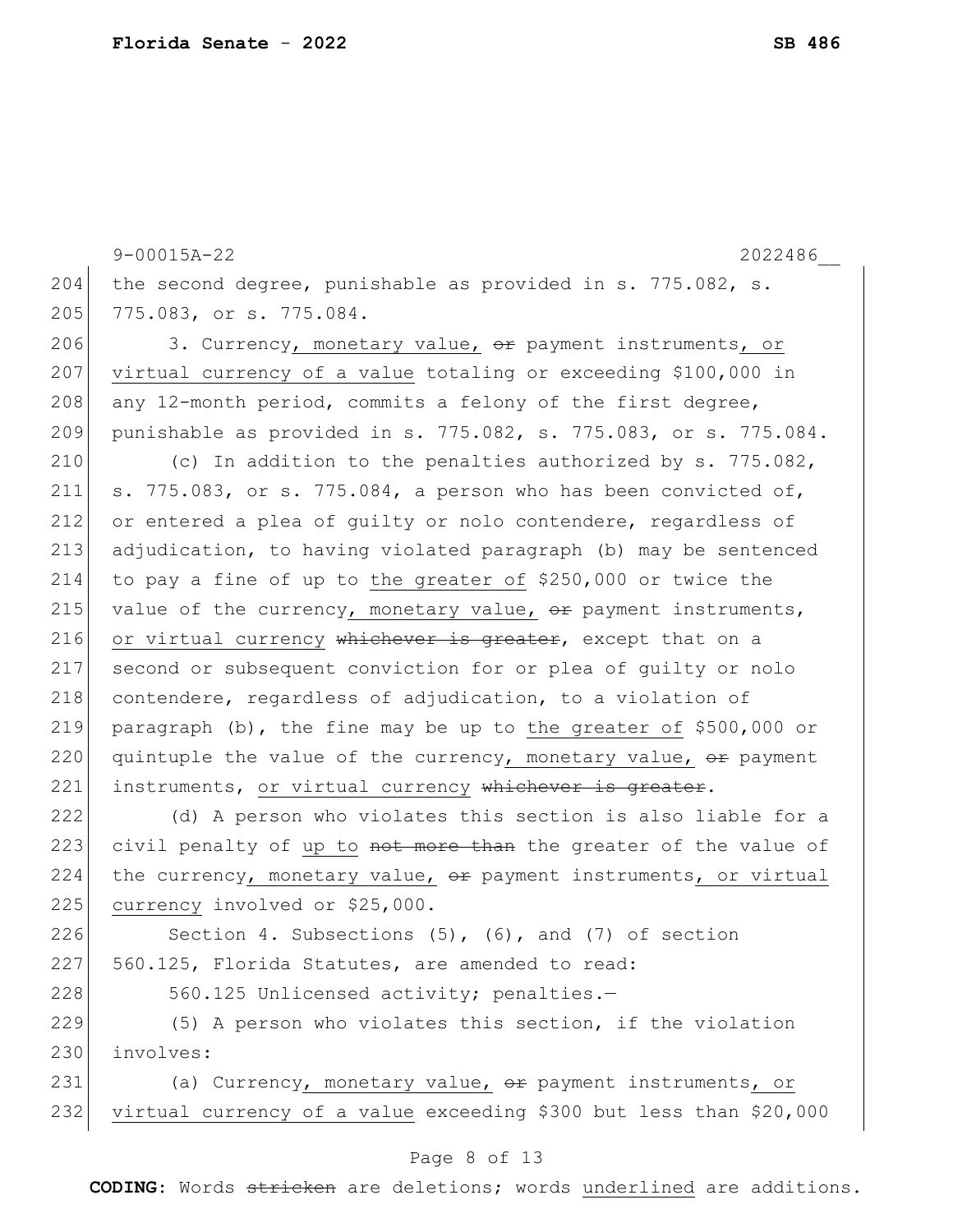|     | $9 - 00015A - 22$<br>2022486                                      |
|-----|-------------------------------------------------------------------|
| 233 | in any 12-month period, commits a felony of the third degree,     |
| 234 | punishable as provided in s. 775.082, s. 775.083, or s. 775.084.  |
| 235 | (b) Currency, monetary value, or payment instruments, or          |
| 236 | virtual currency of a value totaling or exceeding \$20,000 but    |
| 237 | less than \$100,000 in any 12-month period, commits a felony of   |
| 238 | the second degree, punishable as provided in s. 775.082, s.       |
| 239 | 775.083, or s. 775.084.                                           |
| 240 | (c) Currency, monetary value, or payment instruments, or          |
| 241 | virtual currency of a value totaling or exceeding \$100,000 in    |
| 242 | any 12-month period, commits a felony of the first degree,        |
| 243 | punishable as provided in s. 775.082, s. 775.083, or s. 775.084.  |
| 244 | (6) In addition to the penalties authorized by $s. 775.082$ ,     |
| 245 | s. 775.083, or s. 775.084, a person who has been convicted of,    |
| 246 | or entered a plea of quilty or nolo contendere to, having         |
| 247 | violated this section may be sentenced to pay a fine of up to     |
| 248 | the greater of \$250,000 or twice the value of the currency,      |
| 249 | monetary value, or payment instruments, or virtual currency       |
| 250 | whichever is greater, except that on a second or subsequent       |
| 251 | violation of this section, the fine may be up to the greater of   |
| 252 | \$500,000 or quintuple the value of the currency, monetary value, |
| 253 | or payment instruments, or virtual currency whichever is          |
| 254 | greater.                                                          |
| 255 | (7) A person who violates this section is also liable for a       |
| 256 | civil penalty of up to the greater of not more than the value of  |
| 257 | the currency, monetary value, or payment instruments, or virtual  |
| 258 | currency involved or \$25,000 <del>, whichever is greater</del> . |
| 259 | Section 5. Subsection (1) of section 560.204, Florida             |
| 260 | Statutes, is amended to read:                                     |
| 261 | 560.204 License required.-                                        |

# Page 9 of 13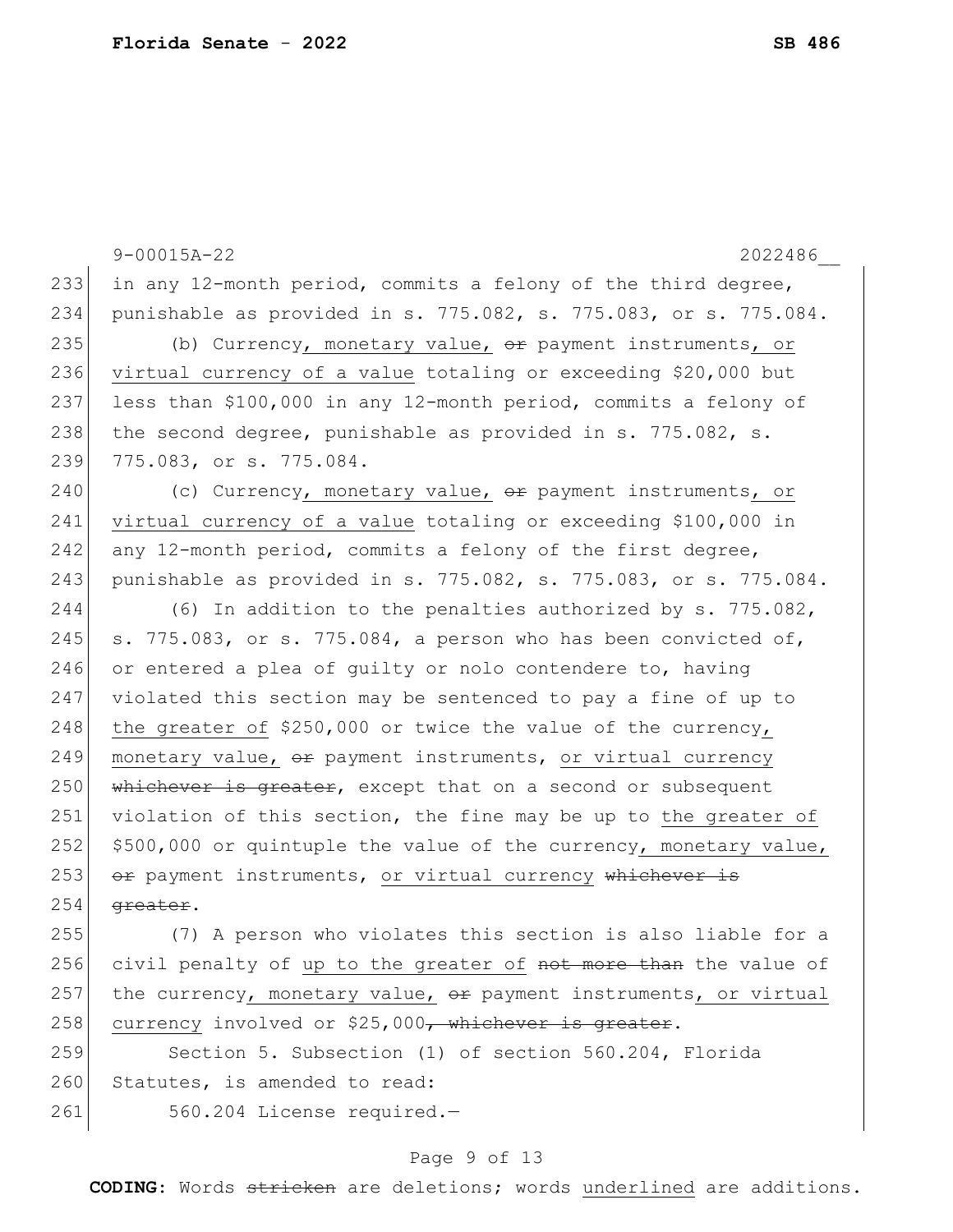|     | $9 - 00015A - 22$<br>2022486                                    |
|-----|-----------------------------------------------------------------|
| 262 | (1) Unless exempted, a person may not engage in, or in any      |
| 263 | manner advertise that they engage in, the selling or issuing of |
| 264 | payment instruments or in the activity of a payment instrument  |
| 265 | seller or money transmitter, for compensation, without first    |
| 266 | obtaining a license under this part. For purposes of this       |
| 267 | subsection section, the term "compensation" includes profit or  |
| 268 | loss on the exchange of currency, monetary value, or virtual    |
| 269 | currency.                                                       |
| 270 | Section 6. Subsections (5) and (6) of section $560.208$ ,       |
| 271 | Florida Statutes, are amended to read:                          |
| 272 | 560.208 Conduct of business. - In addition to the               |
| 273 | requirements specified in s. 560.1401, a licensee under this    |
| 274 | part:                                                           |
| 275 | (5) Shall, in the normal course of business, ensure that        |
| 276 | currency, monetary value, payment instruments, or virtual       |
| 277 | currency money transmitted is available to the designated       |
| 278 | recipient within 10 business days after receipt.                |
| 279 | (6) Shall, immediately upon receipt of currency, monetary       |
| 280 | value, a or payment instrument, or virtual currency, provide a  |
| 281 | confirmation or sequence number to the customer verbally, by    |
| 282 | paper, or electronically.                                       |
| 283 | Section 7. Paragraph (b) of subsection (2) of section           |
| 284 | 560.2085, Florida Statutes, is amended to read:                 |
| 285 | 560.2085 Authorized vendors. - A licensee under this part       |
| 286 | shall:                                                          |
| 287 | (2) Enter into a written contract, signed by the licensee       |
| 288 | and the authorized vendor, which:                               |
| 289 | (b) Includes contract provisions that require the               |
| 290 | authorized vendor to:                                           |
|     | Page 10 of 13                                                   |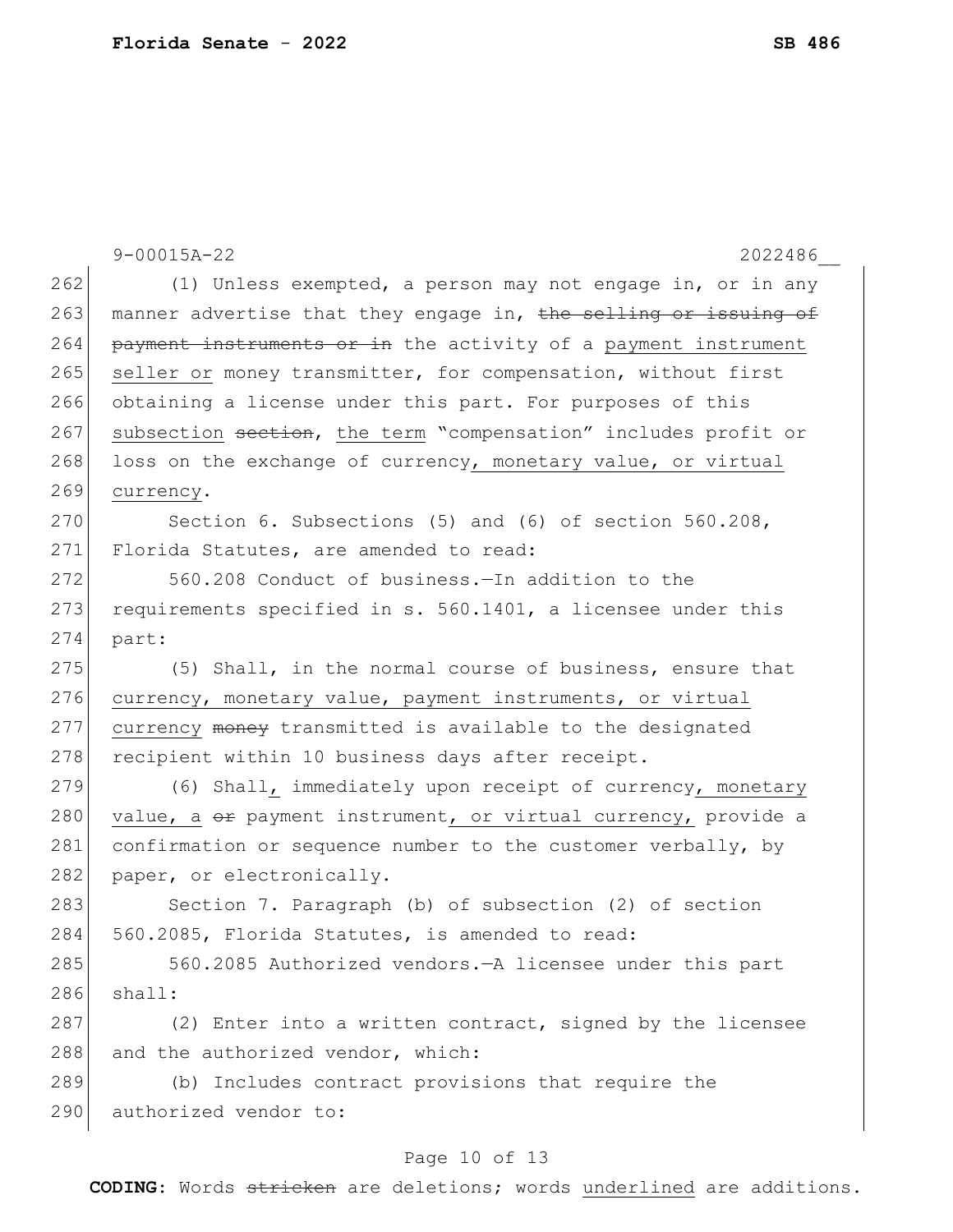|     | $9 - 00015A - 22$<br>2022486                                     |
|-----|------------------------------------------------------------------|
| 291 | 1. Report to the licensee, immediately upon discovery, the       |
| 292 | theft or loss of currency, monetary value, a payment instrument, |
| 293 | or virtual currency received for a transmission or for a payment |
| 294 | instrument sold;                                                 |
| 295 | 2. Display a notice to the public, in such form as               |
| 296 | prescribed by rule, that the vendor is the authorized vendor of  |
| 297 | the licensee;                                                    |
| 298 | 3. Remit all amounts owed to the licensee for all                |
| 299 | transmissions accepted and all payment instruments sold in       |
| 300 | accordance with the contract between the licensee and the        |
| 301 | authorized vendor;                                               |
| 302 | 4. Hold in trust all currency, monetary value, or payment        |
| 303 | instruments, or virtual currency received for transmissions or   |
| 304 | for the purchase of payment instruments from the time of receipt |
| 305 | by the licensee or authorized vendor until the time the          |
| 306 | transmission obligation is completed;                            |
| 307 | 5. Not commingle the currency, monetary value, payment           |
| 308 | instruments, or virtual currency money received for              |
| 309 | transmissions accepted or payment instruments sold on behalf of  |
| 310 | the licensee with the assets money or property of the authorized |
| 311 | vendor, except for making change in the ordinary course of the   |
| 312 | vendor's business; $\frac{1}{1}$ and                             |
| 313 | 6. Ensure that the currency, monetary value, payment             |
| 314 | instruments, or virtual currency received for transmissions      |
| 315 | accepted or payment instruments sold money is accounted for at   |
| 316 | the end of the business day;                                     |
| 317 | 7.6. Consent to examination or investigation by the office;      |
| 318 | 8.7. Adhere to the applicable state and federal laws and         |
| 319 | rules pertaining to a money services business; and               |
|     | Page 11 of 13                                                    |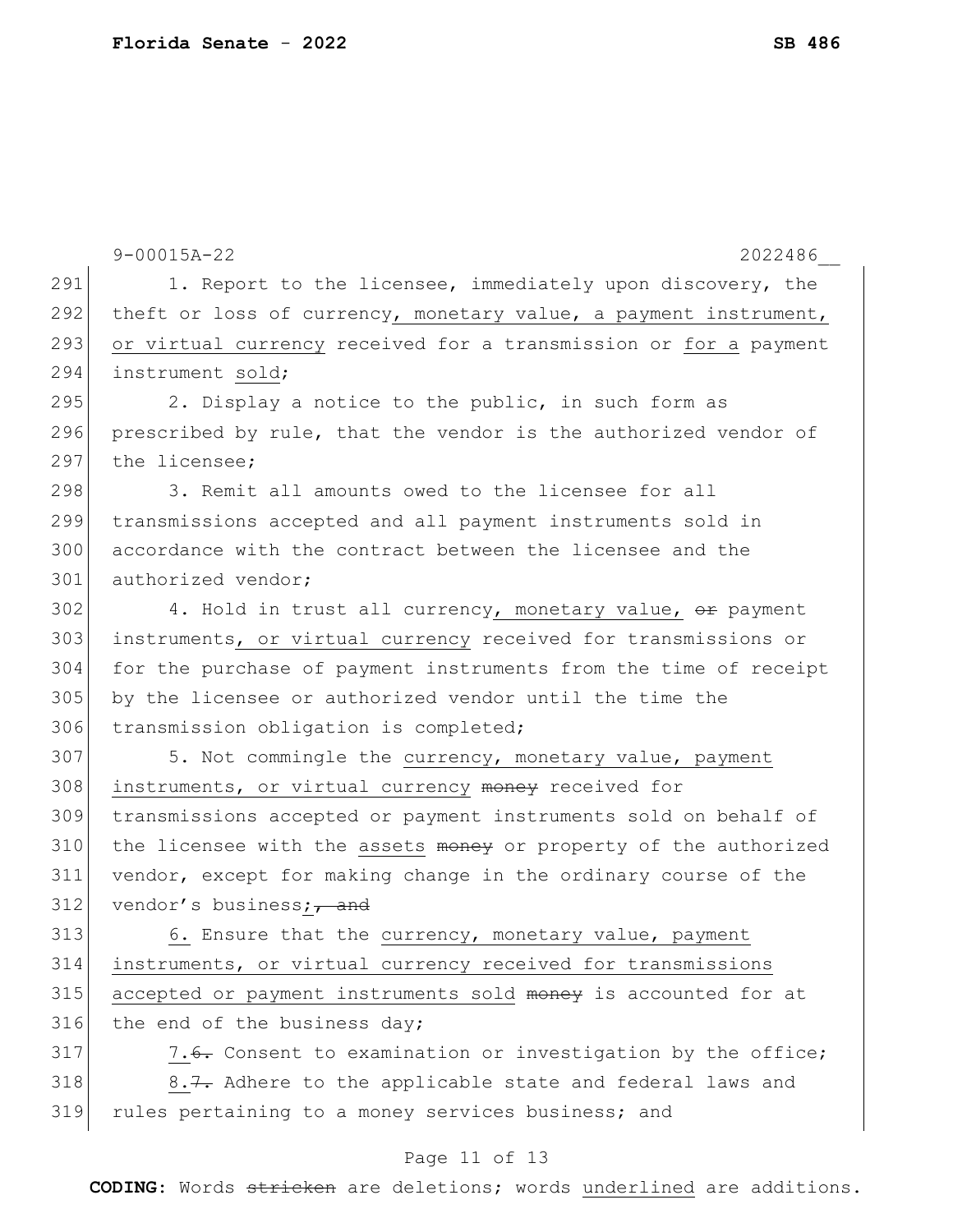|     | $9 - 00015A - 22$<br>2022486                                            |
|-----|-------------------------------------------------------------------------|
| 320 | 9. <del>8.</del> Provide such other information or disclosure as may be |
| 321 | required by rule.                                                       |
| 322 | Section 8. Present subsections (2) and (3) of section                   |
| 323 | 560.210, Florida Statutes, are redesignated as subsections (3)          |
| 324 | and $(4)$ , respectively, and a new subsection $(2)$ is added to that   |
| 325 | section, to read:                                                       |
| 326 | 560.210 Permissible investments.-                                       |
| 327 | (2) Each money transmitter that receives virtual currency,              |
| 328 | either directly or through an authorized vendor, for the purpose        |
| 329 | of transmitting the virtual currency from one person to another         |
| 330 | location or person must at all times, until the transmission            |
| 331 | obligation is completed, hold virtual currency of the same type         |
| 332 | and amount owed or obligated to the other location or person.           |
| 333 | Virtual currency received and held under this subsection is not         |
| 334 | included in the amount of outstanding money transmissions for           |
| 335 | purposes of calculating the permissible investments required by         |
| 336 | subsection (1).                                                         |
| 337 | Section 9. Paragraphs $(a)$ , $(e)$ , and $(f)$ of subsection $(1)$     |
| 338 | of section 560.211, Florida Statutes, are amended, and paragraph        |
| 339 | (j) is added to that subsection, to read:                               |
| 340 | 560.211 Required records.-                                              |
| 341 | (1) In addition to the record retention requirements under              |
| 342 | s. 560.1105, each licensee under this part must make, keep, and         |
| 343 | preserve the following books, accounts, records, and documents          |
| 344 | for 5 years:                                                            |
| 345 | (a) A daily record of payment instruments sold and of                   |
| 346 | currency, monetary value, payment instruments, or virtual               |
| 347 | currency money transmitted.                                             |
| 348 | (e) Records of outstanding payment instruments and of                   |
|     | Page 12 of 13                                                           |